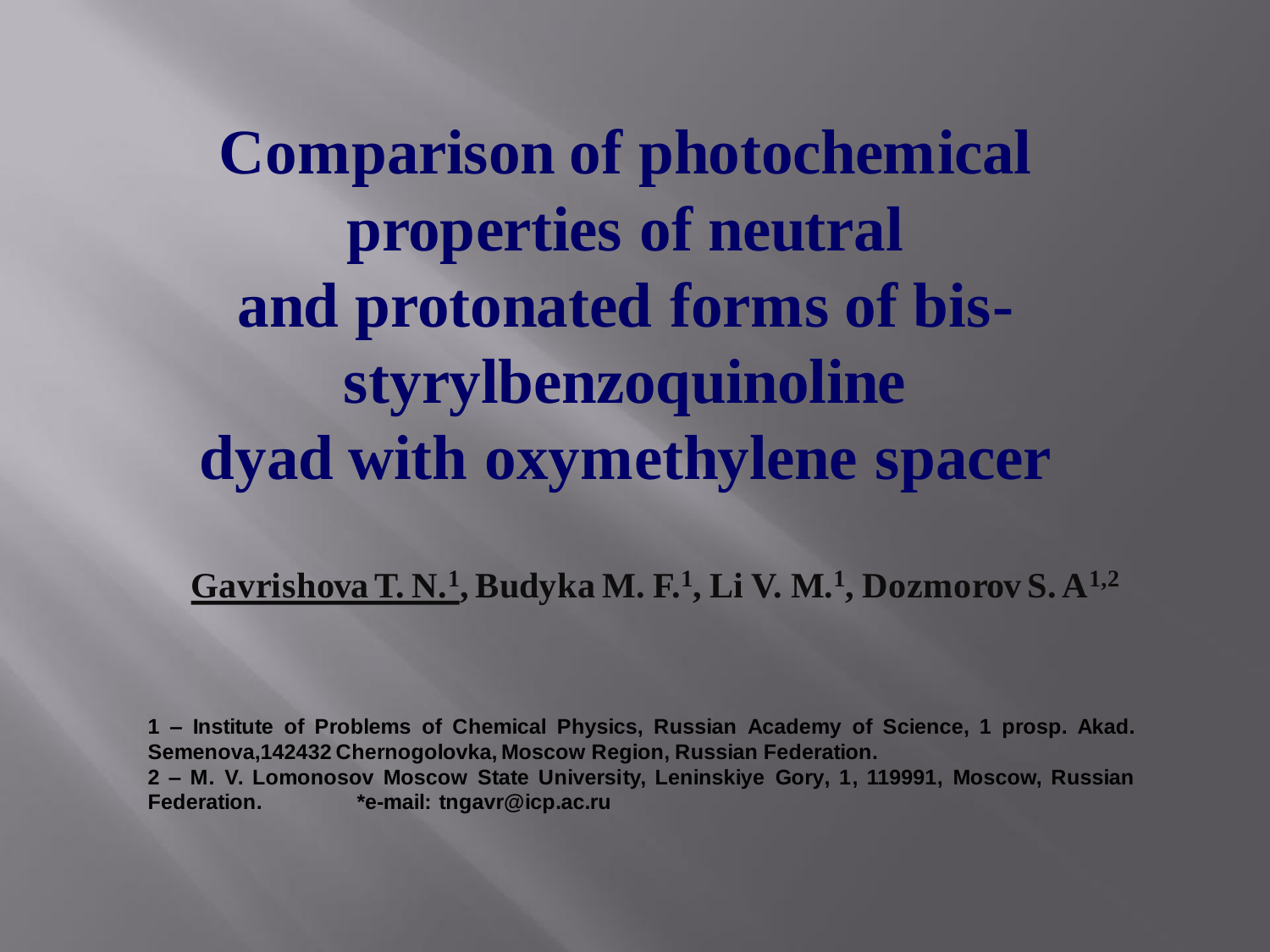## Synthetic route and energy transfer in D2



**D2**



**An unsymmetrical bis-styrylbenzoquinoline dyad (2D) has been synthesized and studied. Structure D2 prevents the reaction of [2+2] photocycloaddition, which is achieved by using an oxymethylene bridging group, two different SBQ photochromes and their longitudinal shift relative to each other.**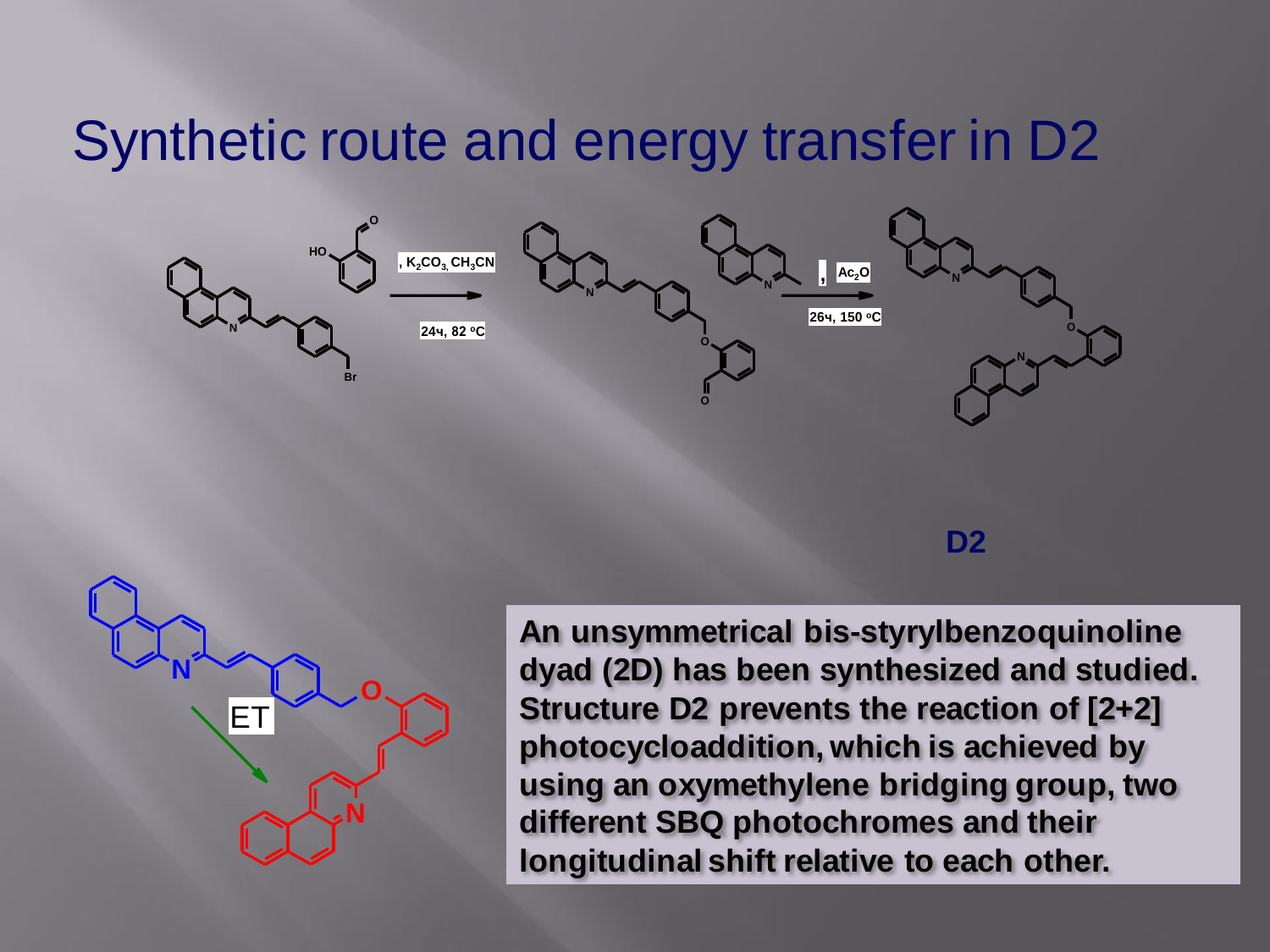Spectral changes upon irradiation of an air-saturated solution of the D2 dyad (2 x 10<sup>-5</sup> M) with light with a wavelength of 316 nm, intensity 1.2x10<sup>-10</sup> Einstein cm<sup>-2</sup> s<sup>-1</sup>, total photolysis time (1) - (8) 15000 s; inset: kinetics of absorbance changes at a wavelength of 316 nm, experimental points and approximating curves calculated using the "6 equations" (solid line) and "2 equations" models (dashed line)



**In neutral form of D2 under the action of light a photoisomerization reaction (PI) and energy transfer (ET) between two 3 styrylbenzo[f]quinoline (SBQ) photochromes with an efficiency of 99% have been detected, leading to quenching of the SBQ donor and sensitization of the SBQ acceptor. Longwavelength fluorescence, which could be attributed to an exciplex, has not been observed. With prolonged irradiation of the dyad, a side reaction, photocyclization of the SBQ acceptor, was observed.**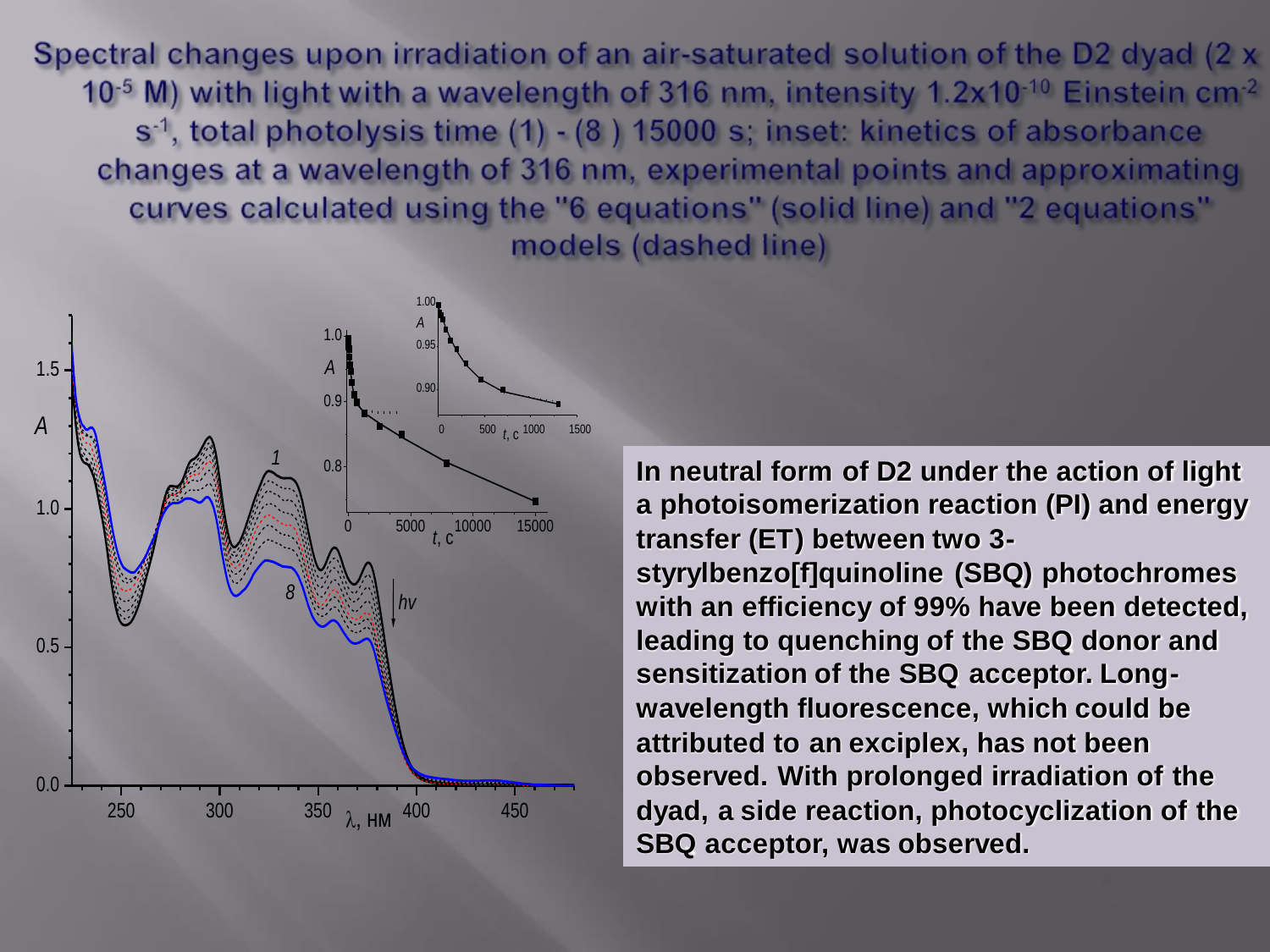## Spectral changes upon irradiation of a dyad hydrochloride solution D2.2HCl



**Upon protonation of D2 bathochromic shifts of the absorption and fluorescence spectra are observed. In the protonated form of D2, as in the neutral form of D2, ET between SBQ photochromes was recorded, the efficiency of which decreased from 99% in the neutral form to 92% in the protonated form.** 

**Under the action of light, the hydrochloride D2 underwent PI of SBQ photochromes. In addition, during prolonged irradiation with the protonated form of D2, side reactions were recorded, mainly associated with heterolytic cleavage of the CH2-O bridge bond between two SBQ photochromes, which causes destruction of the supramolecular structure of the dyad, and the addition of an ethanol molecule to SBQ1-photochrome, leading to the destruction of π- photochrome systems.**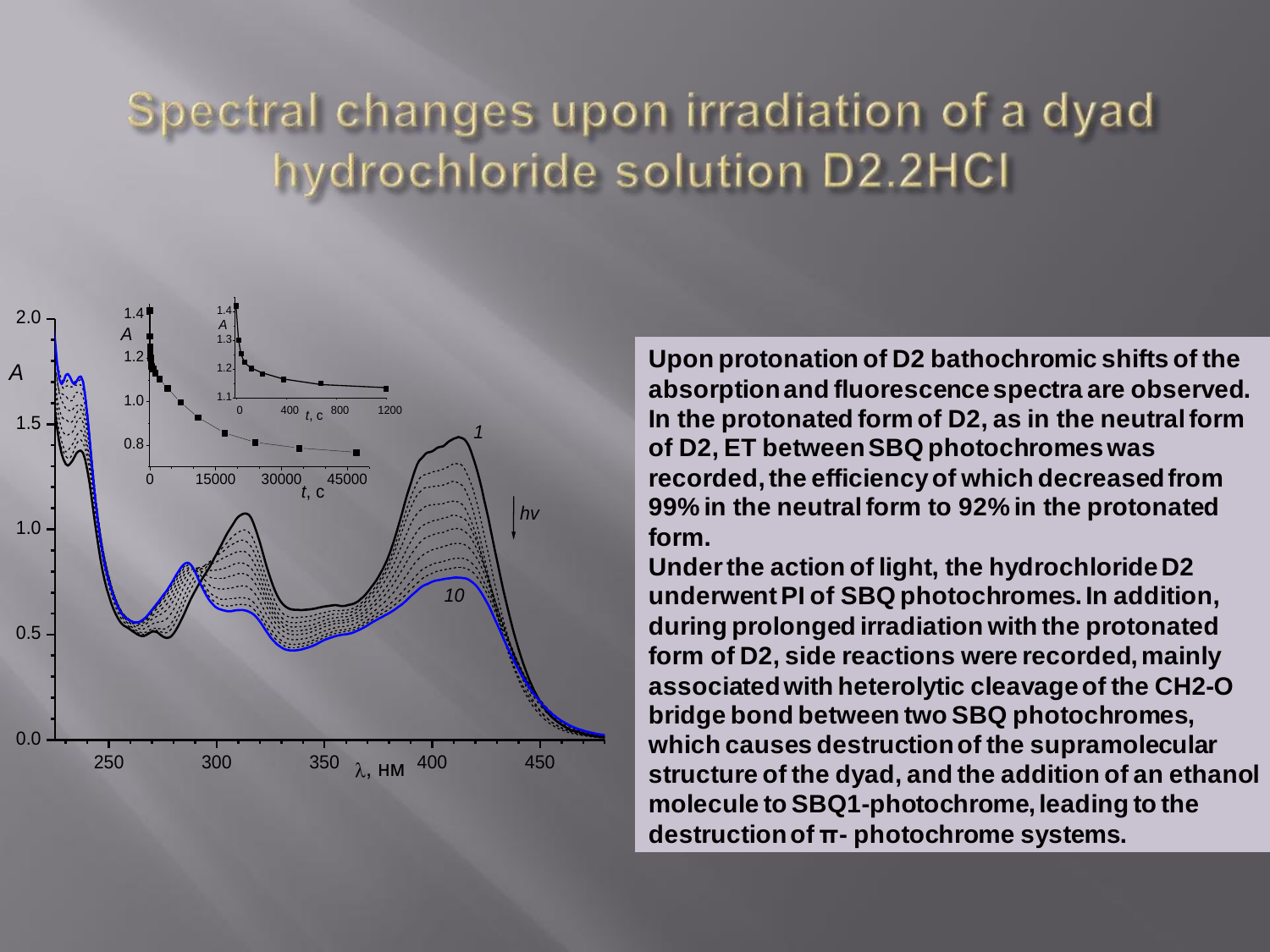## Mass spectrum of the reaction mixture after photolysis of D2.2HCl

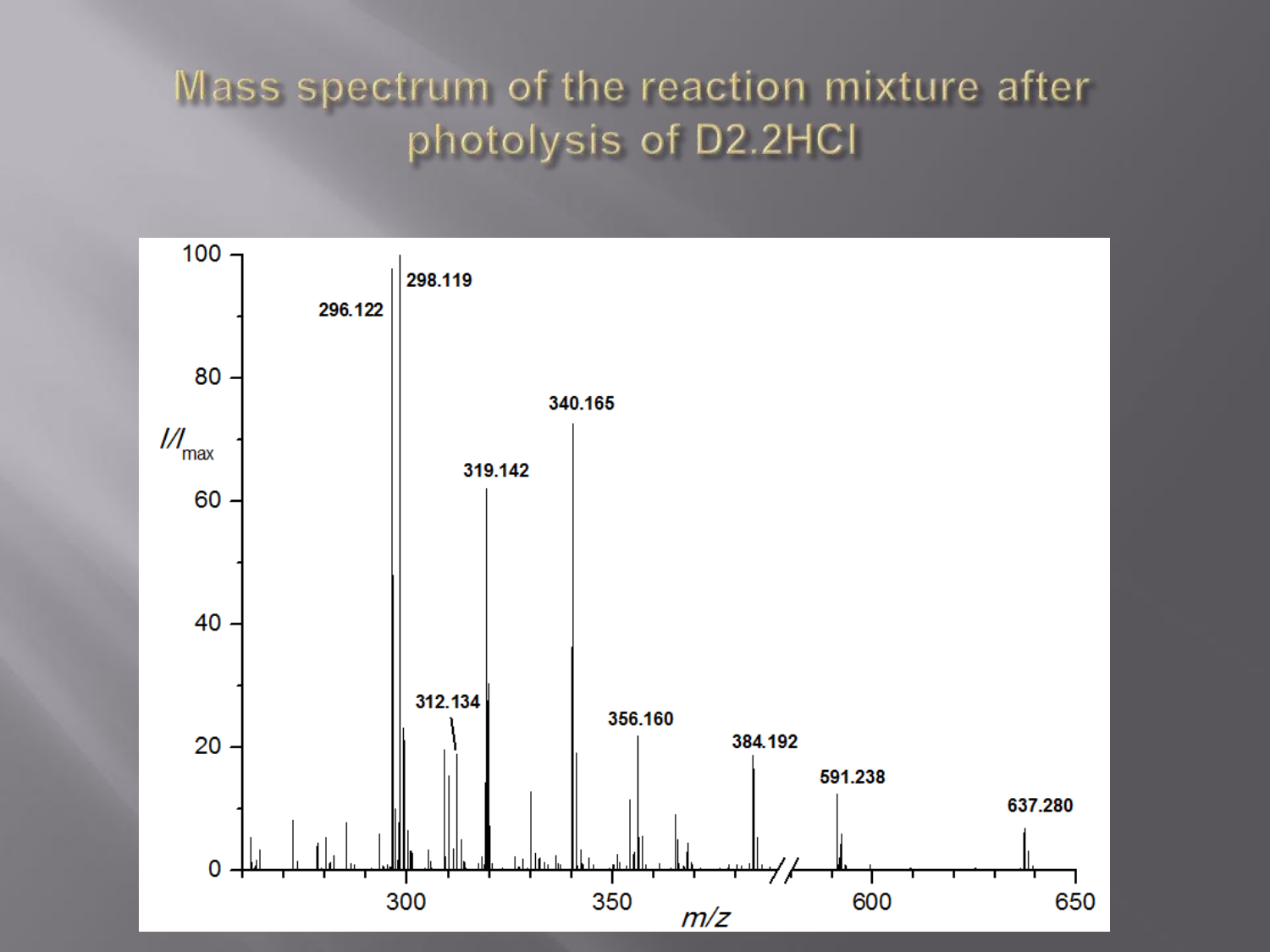The main pathways of photoinitiated destruction of D2.2HCI